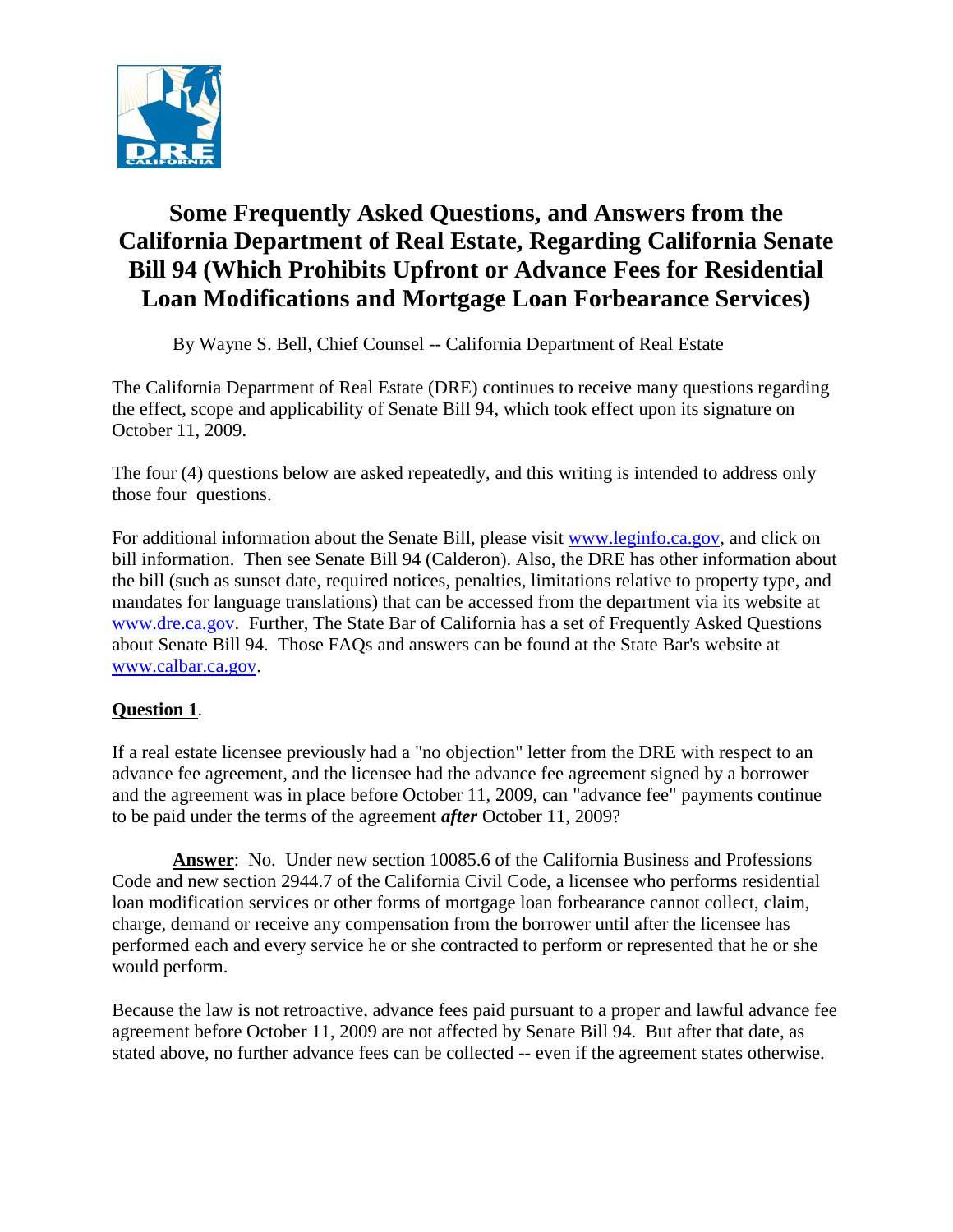### **Question 2**.

Can a licensee take monies upfront from a borrower if the funds are placed in an "escrow account", "fiduciary" trust account, joint account, "special retainer" account, or some other sort of special, neutral, independent, or restricted account where the licensee does not have unrestricted access to those funds?

 Code, the language clearly and plainly prohibits a licensee from claiming, demanding, collecting, **Answer**: No. There are two reasons for this answer. First, under new section 10085.6 of the California Business and Professions Code and new section 2944.7 of the California Civil charging or receiving any pre-performance compensation.

So taking or "receiving" the money upfront itself violates the law. Ingenuity or creativity in the labeling of an account as an "escrow", "fiduciary" trust, "special retainer" or some other type of special account does not cure the violation of receiving the funds.

 "special" accounts are being contemplated or designed to provide the licensees with a security Second, both of the new code sections provide that licensees cannot take any "other security to secure the payment of compensation". Many of the inquiries the DRE receives suggest that the device to secure the payment of compensation. That is clearly forbidden by Senate Bill 94.

#### **Question 3**.

 Does Senate Bill 94 provide a "loophole" for a licensee to break down the services of a loan loan modification services are fully "performed")? modification so that a licensee can charge after respective services are performed (but before the

**Answer**: No. The DRE is aware of licensees who are attempting to evade the plain intent of the new law by breaking the loan modification process and services into various steps. For instance, step 1 might be meeting with a borrower and completing the necessary paperwork (including a hardship letter). The fee for that step service is quoted as \$2500. Step 2 might be to submit the package to the servicer/lender. The fee for that service is listed as \$500. Step 3 might be the actual loan modification discussions and negotiations with the servicer/lender. The fee for this step is shown as \$100.

The problem with this attempt at creative contractual expression is that it violates the new section 10026 of the California Business and Professions Code embodied in Senate Bill 94 with respect to "advance fees". The new language provides that "Neither an advance fee nor the services to be performed shall be separated or divided into components for the purpose of avoiding the application of this section".

 to avoid and skirt the clear intention and public policy expression of the California Legislature It is the position of the DRE that the clever but unlawful scheme set forth above is an endeavor and the Governor in passing and signing Senate Bill 94, to violate the "advance fee" mandates of the California Business and Professions Code, and to obtain for a licensee immediate "upfront" and sizeable payments for services that are of littleor no value to the borrower.